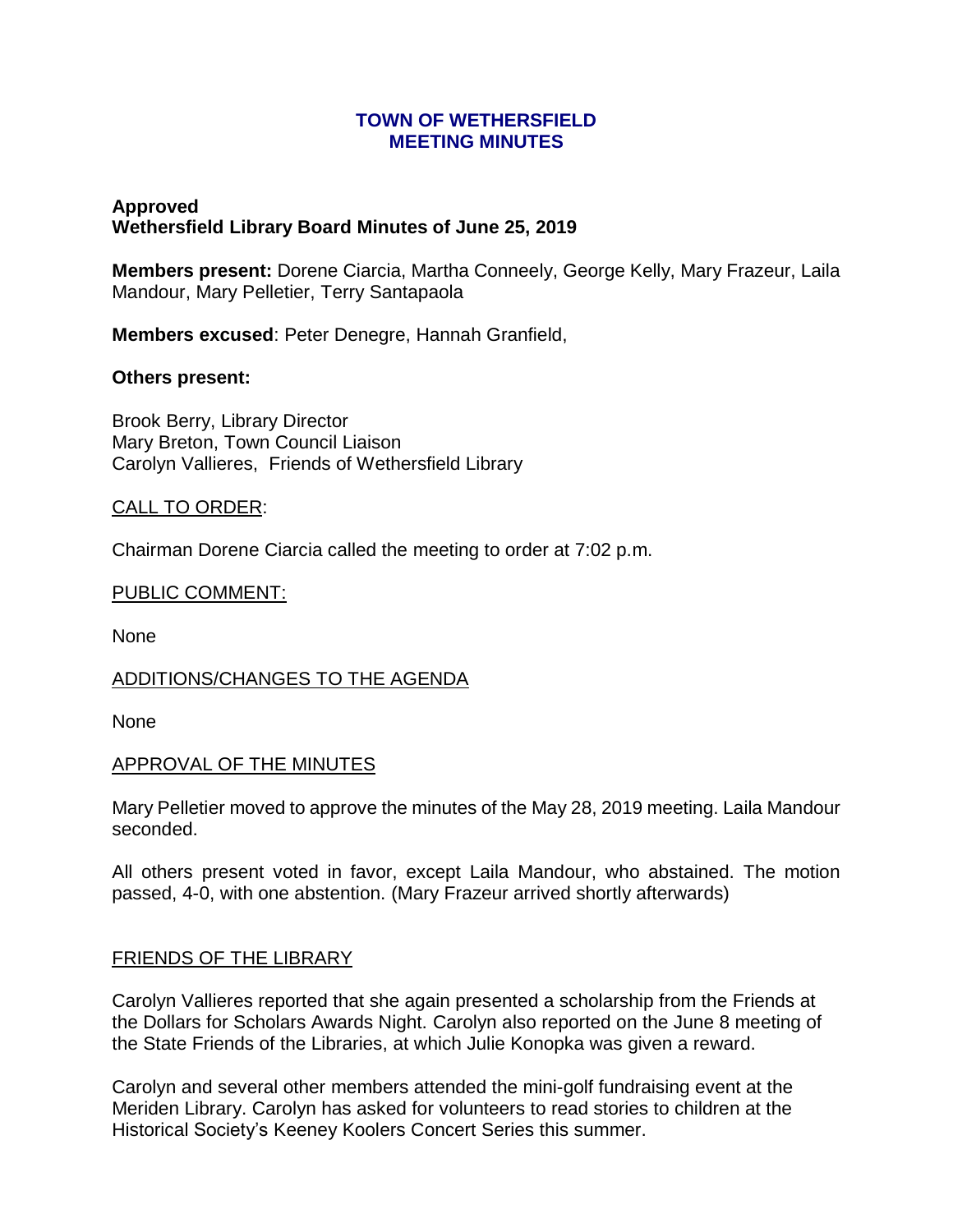Town Of Wethersfield Meeting Minutes Page 2

### TOWN COUNCIL LIAISON REPORT

Mary Breton reported that the recent Community Conversation was well-attended and was a good event.

### LIBRARY BOARD CHAIRMAN'S REPORT

Dorene led a discussion about the dates for the July and August meetings and the need to vote on the allocation of any excess funds prior to the Town Council's August meeting.

### Motion to approve revised schedule of Library Board meeting dates

Mary Frazeur moved to revise the Board meeting schedule by cancelling the July 23 and August 27 meetings and scheduling a meeting for August 15 at 7:00 p.m. Laila Mandour seconded. Following discussion, all present voted in favor.

The motion passed, 7-0.

### LIBRARY DIRECTOR'S REPORT

Brook will meet tomorrow with Town Manager Gary Evans on various issues.

The Library has purchased the online language program, Mango Languages. It is expected to be available to patrons soon.

After volunteering with the Time to Talk Program, Kim Bobbin has decided to end her involvement with the program. Her contribution has been greatly appreciated and will be missed.

Brook reported on the ALA Annual Conference in Washington, D.C., which she recently attended.

Food for Fines starts on July 1.

Darth Vader appeared on behalf of the Library at the Cove Fireworks to promote the summer reading program. The children enjoyed seeing him, mostly.

Several local businesses have donated gift cards for the summer reading program, continuing their tradition of strong support of the program.

#### Motion to adopt the Library Fees Schedule

Brook presented a new proposed Library Fees Schedule covering computer printing, photocopying and other services. This would be the first time these fees have all been set forth in writing.